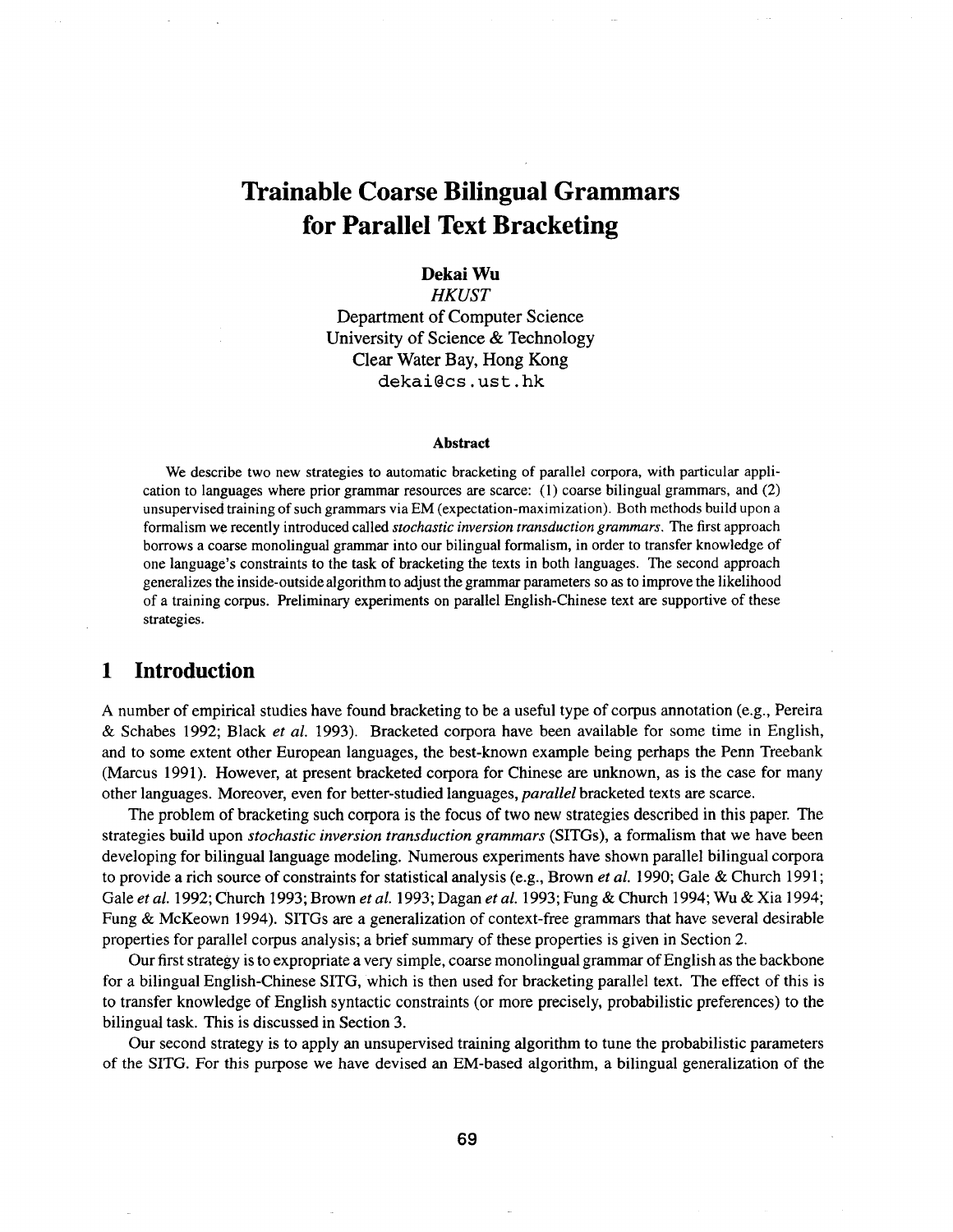inside-outside method, that iteratively improves the likelihood of the training corpus. This is discussed in Section 4.

It is important to stress at the outset that *aparallel bracketed* corpus is different from a bracketed parallel corpus. The latter is simply a parallel corpus in which both halves have been independently bracketed. In contrast, in a parallel bracketed corpus, the bracketed sub-constituents are themselves parallel in the sense that explicit matching relationships are designated between sub-constituents of each half. This is a much more interesting kind of annotation if it can be accomplished, especially for machine translation applications.

## **2 Stochastic Inversion Transduction Grammars**

In Wu (1995b) we define an *inversion tranduction grammar* (ITG) formalism for bilingual language modeling, i.e., modeling of two languages (referred to as  $L_1$  and  $L_2$ ) simultaneously. The description here is necessarily brief; for further details the reader is referred to Wu (1995a, 1995b).

An ITG is a context-free grammar that generates output on two separate streams, together with a matching that associates the corresponding tokens and constituents of each stream. The formalism also differs from standard context-free grammars in that the concatenation operation, which is implicit in any production rule's right-hand side, is replaced with two kinds of concatenation with either *straight* or *inverted* orientation. Thus, the following are two distinct productions in an ITG:

$$
\begin{array}{ccc}\nC & \rightarrow & [A \ B] \\
C & \rightarrow & \langle A \ B \rangle\n\end{array}
$$

Consider each nonterminal symbol to stand for a pair of matched strings, so that for example  $(A_1, A_2)$ denotes the string-pair generated by A. The operator  $\lceil \cdot \rceil$  performs the "usual" pairwise concatenation so that [AB] yields the string-pair  $(C_1, C_2)$  where  $C_1 = A_1 B_1$  and  $C_2 = A_2 B_2$ . But the operator  $\langle \rangle$  concatenates constituents on output stream 1 while reversing them on stream 2, so that  $C_1 = A_1 B_1$  but  $C_2 = B_2 A_2$ . The inverted concatenation operator permits the extra flexibility needed to accommodate many kinds of word-order variation between source and target languages. Since inversion is permitted at any level of rule expansion, a derivation may intermix productions of either orientation within the parse tree. More on the ordering flexibility will be said later.

There are also lexical productions of the form:

$$
A \rightarrow x/y
$$

where x and y are symbols of languages  $L_1$  and  $L_2$ , respectively. Either or both x and y may take the special value  $\epsilon$  denoting an empty string, allowing a symbol of either language to have no counterpart in the other language by being matched to an empty string. We call  $x/\epsilon$  an  $L_1$ -singleton and  $\epsilon/y$  an  $L_2$ -singleton.

Parsing, in the context of ITGs, means to take as input a *sentence-pair* rather than a sentence, and to output a parse tree that imposes a shared hierarchical structuring on both sentences. For example, Figure 1 shows a parse tree for an English-Chinese sentence translation. The English is read in the usual depth-first left-to-right order, but for the Chinese, a horizontal line means the right subtree is traversed before the left, so that the following sentence pair is generated:

- (1) a. [[[The Authority]<sub>NP</sub> [will [[be accountable]<sub>VV</sub> [to [the [[Financial Secretary]<sub>NN</sub> ]<sub>NNN</sub> ]<sub>NP</sub> ]<sub>VP</sub> ]<sub>VP</sub>  $JvP$   $JsP$   $Js$ 
	- b. [[[管理局]<sub>NP</sub> [將會 [[向 [[[財政 司]<sub>NN</sub> ]<sub>NNN</sub> ]<sub>NP</sub> ]<sub>PP</sub> [負責]vv ]vp ]vp ]sp ./。]s

Alternatively, we can show the common structure of the two sentences more compactly using bracket notation with the aid of the  $\langle \rangle$  operator: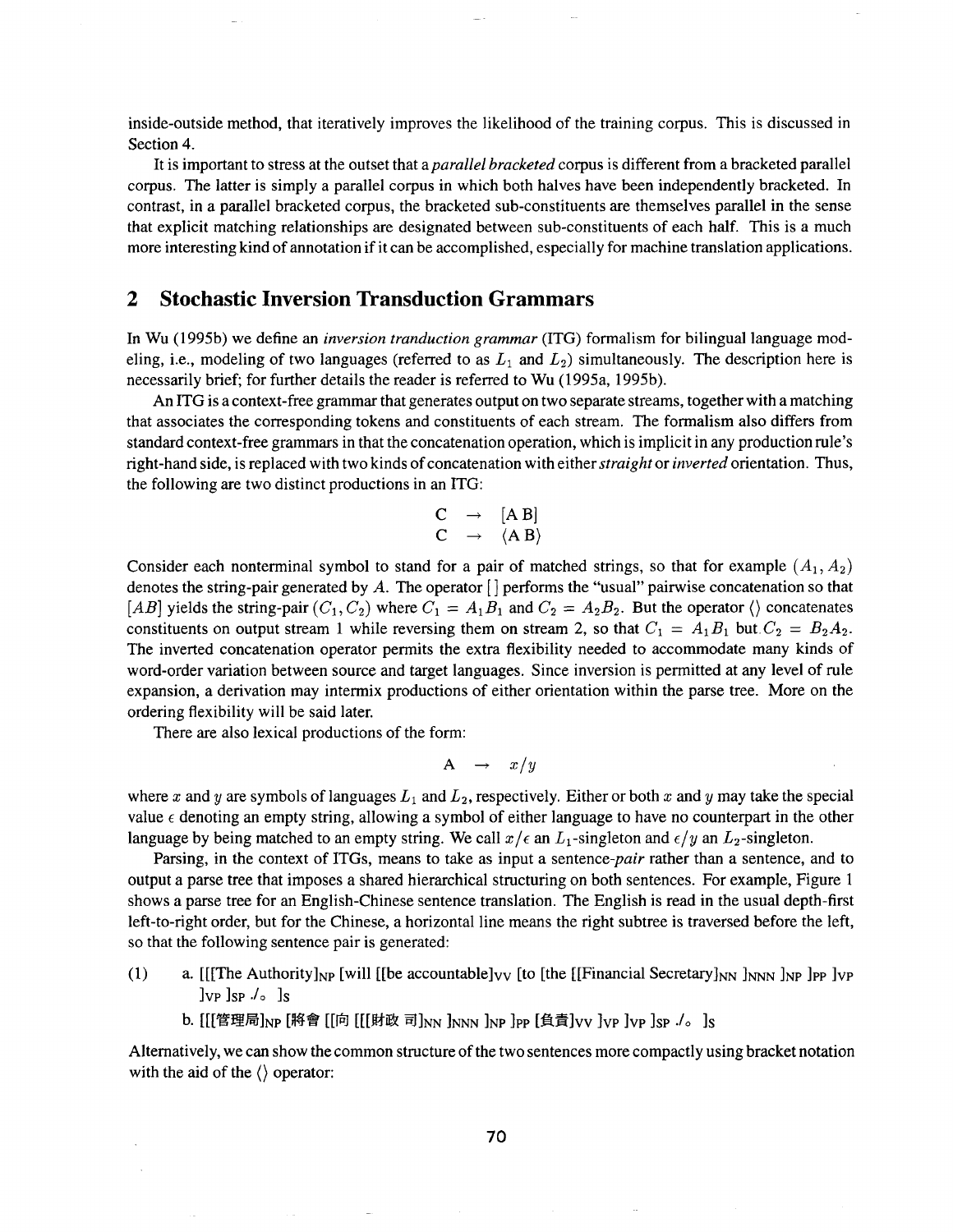

Figure 1: Inversion transducer parse tree.

(2)  $[[[The/\epsilon Authority/\nabla \times H_{NP}][will/\nabla \times \cdot \cdot]$  ([be/ $\epsilon$  accountable/負責]<sub>VV</sub> [to/向 [the/ $\epsilon$  [[Financial/財政 Secretary/ $\vec{v}$ ]<sub>NN</sub> ]<sub>NNN</sub> ]<sub>NP</sub> ]<sub>PP</sub>  $\rangle$ <sub>VP</sub> ]<sub>SP</sub> ./<sub>o</sub> ]<sub>S</sub>

where the horizontal line from Figure 1 corresponds to the  $\langle \rangle$  level of bracketing.

*A stochastic inversion transduction grammar* is an ITG where a probability is associated with each production, subject to the constraint that

$$
\sum_{1 \le j,k \le N} (a_{i \to [jk]} + a_{i \to (jk)}) + \sum_{\substack{1 \le x \le W_1 \\ 1 \le y \le W_2}} b_i(x,y) = 1
$$

where  $a_{i\to jk} = P(i \to [jk]|i)$ ,  $b_i(x, y) = P(i \to x/y|i)$ ,  $W_1$  and  $W_2$  are the vocabulary sizes of the two languages, and  $N$  is the number of nonterminal categories.

Under the stochastic formulation, the objective of parsing is to find the maximum-likelihood parse for a given sentence pair. A general algorithm for this is given in Wu (1995b).

The following convenient theorem is proved in Wu (1995b), which indicates that any ITG can be converted to a normal form, where all productions are either lexical productions or binary-fanout productions:

Theorem 1 *For any inversion transduction grammar G, there exists an equivalent inversion transduction grammar G' in which every production takes one of the following forms:* 

$$
\begin{array}{ccccccc}\nS & \to & \epsilon/\epsilon & & A & \to & x/\epsilon & & A & \to & [B C] \\
A & \to & x/y & & A & \to & \epsilon/y & & A & \to & \langle B C \rangle\n\end{array}
$$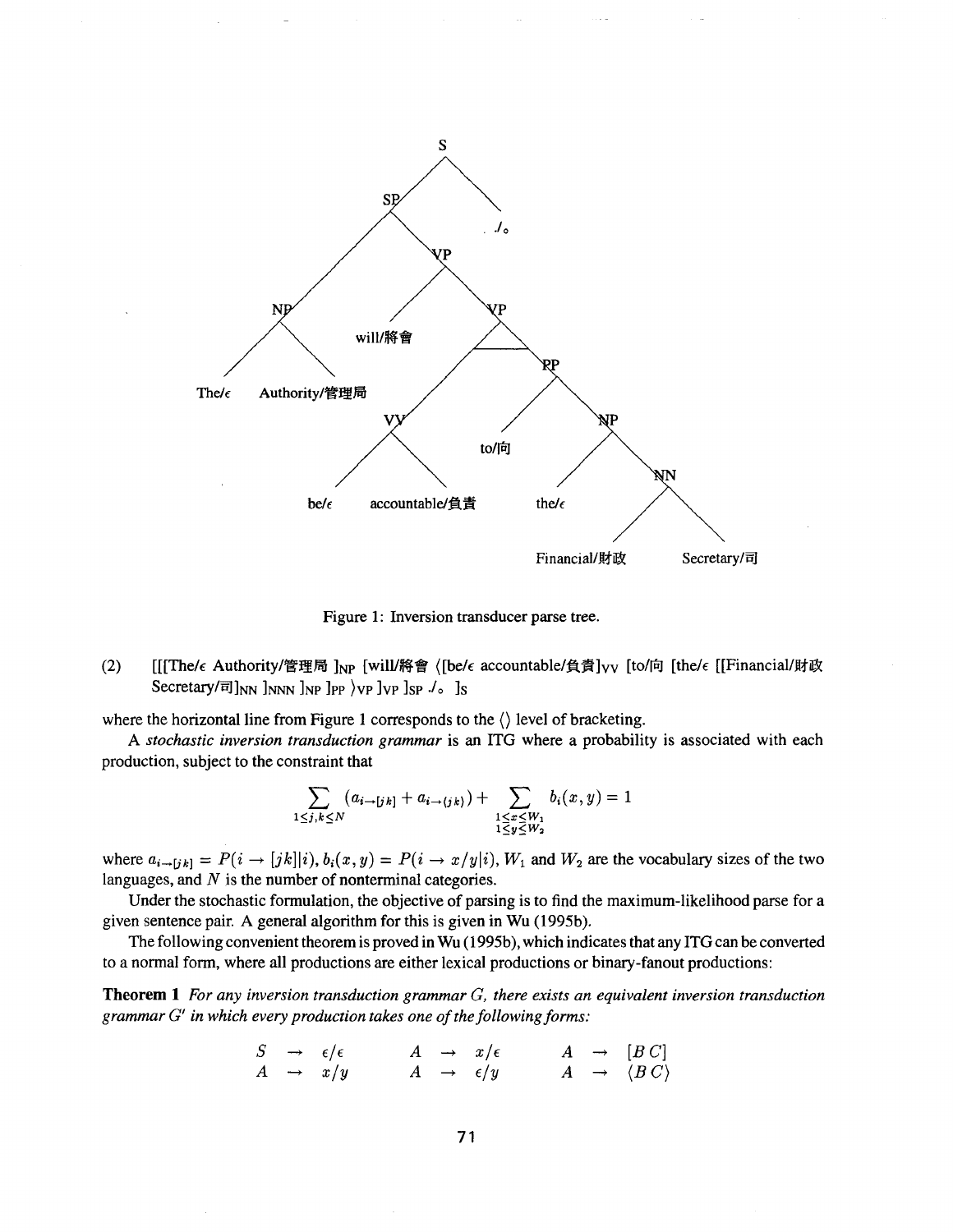|  | $A \stackrel{a}{\rightarrow} [AA]$                |                                                                                              |
|--|---------------------------------------------------|----------------------------------------------------------------------------------------------|
|  | $A \stackrel{a}{\rightarrow} \langle A A \rangle$ |                                                                                              |
|  |                                                   | A $\stackrel{b_{ij}}{\rightarrow} u_i/v_i$ for all i, j English-Chinese lexical translations |
|  |                                                   | A $\stackrel{b_{16}}{\rightarrow} u_i/\epsilon$ for all <i>i</i> English vocabulary          |
|  |                                                   | A $\xrightarrow{b_{ej}} \epsilon/v_i$ for all <i>j</i> Chinese vocabulary                    |

Figure 2: A simple constituent-matching ITG.

The algorithms in this paper assume that ITGs are in this normal form, with one slight relaxation. Lexical productions of the form  $A \rightarrow x/y$  may generate multiple-word sequences, i.e., x and y may each be more than one word. This does not affect the generative power, but allows probabilities to be placed on collocation translations. The form is called *lexical normal form.* 

ITGs impose two desirable classes of constraints on the space of possible matchings between sentences. *Crossing constraints* prohibit arrangements where the matchings between subtrees cross each another, unless the subtrees' immediate parent constituents are also matched to each other. Aside from linguistic motivations stemming from the compositionality principle, this constraint is important for computational reasons, to avoid exponential bilingual matching times. *Fanout constraints* limit the number of direct sub-constituents of any single constituent, i.e., the number of subtrees whose matchings may cross at any level. We have shown that ITGs inherently permit nearly free matchings for fanouts up to four, with strong constraints thereafter creating a rapid falloff in the proportion of matchings permitted (Wu 1995a). This characteristic gives ITGs just the right degree of flexibility needed to map syntactic structures interlingually.

# **3 Coarse Bilingual Grammars**

Because the expressiveness of ITGs naturally constrains the space of possible matchings in a highly appropriate fashion, the possibility arises that the information supplied by a word-translation lexicon alone may be adequately discriminating to match constituents, without language-specific monolingual grammars for the source and target languages, simply by bringing the ITG constraints to bear in tandem with lexical matching. That is, the bilingual SITG parsing algorithm can perform constituent identification and matching using only a generic, language-independent bracketing grammar.

Several earlier experiments (Wu 1995a) tested out variants of this hypothesis, using generic SITGs similar to the one shown in Figure 2, which employs only one nonterminal category. The first two productions are sufficient to generate all possible matchings of ITG expressiveness (this follows from the normal form theorem). The remaining productions are all lexical. Productions of the A  $\rightarrow u_i/v_j$  form list all word translations found in the translation lexicon, and the others list all potential singletons without corresponding translations. Thus, a parser with this grammar can build a bilingual parse tree for any possible ITG matching on a pair of input sentences.

Probabilities on the grammar are placed as follows. The  $b_{ij}$  distribution encodes the English-Chinese translation lexicon with degrees of probability on each potential word translation. A small e-constant can be chosen for the probabilities  $b_i$  and  $b_{ij}$ , so that the optimal matching resorts to these productions only when it is otherwise impossible to match the singletons. The result is that the maximum-likelihood parser selects the parse tree that best meets the combined lexical translation preferences, as expressed by the  $b_{ij}$  probabilities.

Performance, as reported in Wu (1995a), was encouraging, with precision on automatically-filtered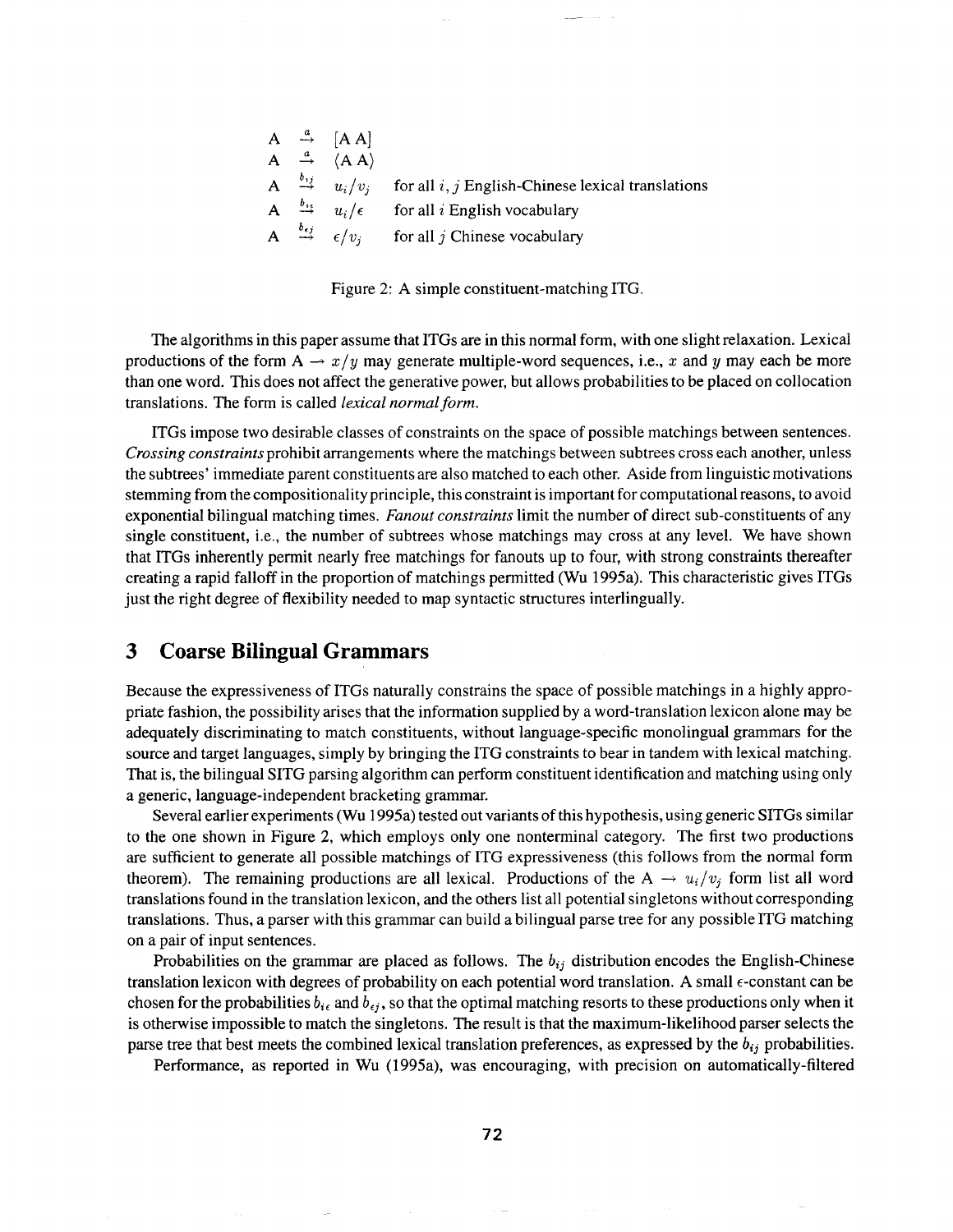```
Chinese: 他 們 這 樣 做 十 分 正 確 。
English: They are right to do so 
A[
  They/他們
  A<are/* 
    right/正確
    to/* 
    */這樣
    do/做
    */十分
    so/* 
  >A 
  ./o 
1A
```
Figure 3: A problematic sentence pair with a generic bracketing grammar.

sentence pairs in the 80% range with the aid of supporting heuristics. However, there are of course inherent limitations of any approach that relies entirely on crossing- and fanout-constrained lexical matching. In particular, if the sub-constituents of any constituent appear in the same order in both languages, lexical matchings do not provide the discriminative leverage to identify the sub-constituent boundaries. This applies to both straight and inverted orientations; an example with inverted orientation is shown in Figure 3. In such cases, specific grammatical information about one or both of the languages is needed.

Grammatical information is far less easily available for Chinese than for English, however, with respect to part-of-speech lexicons as well as grammars. The SITG formalism offers another possibility: the generic bracketing grammar can be replaced with a context-free backbone designed for English.

It is critical under this approach that the English grammar be reasonably robust. It should also avoid being too specific, since to be effective at bracketing, its structure must accomodate Chinese to a reasonably broad extent. For these reasons it is best to employ a simple, coarse grammar, with fallback productions that simulate the generic bracketing grammar when the English productions are too inflexible.

As before, the lexical productions will constitute the bulk of the rules set. However, we can now distinguish between different part-of-speech nonterminals. Different part-of-speech nonterminals may generate the same words. We can accomodate the fact that no Chinese part-of-speech lexicon is available with noninformative distributions as follows:

- 1. The conditional distribution over  $L \stackrel{b_{ij}}{\rightarrow} u_i/\epsilon$  productions is estimated from the frequencies for each English part-of-speech L.
- 2. The conditional distribution over  $L \stackrel{b_{ij}}{\rightarrow} u_i/v_j$  productions is estimated from the frequencies for the English part-of-speech L uniformly distributed over the set of matching Chinese words.
- 3. The conditional distribution over  $L \stackrel{b_{\epsilon j}}{\rightarrow} \epsilon/v_j$  productions is uniformly distributed over the Chinese vocabulary.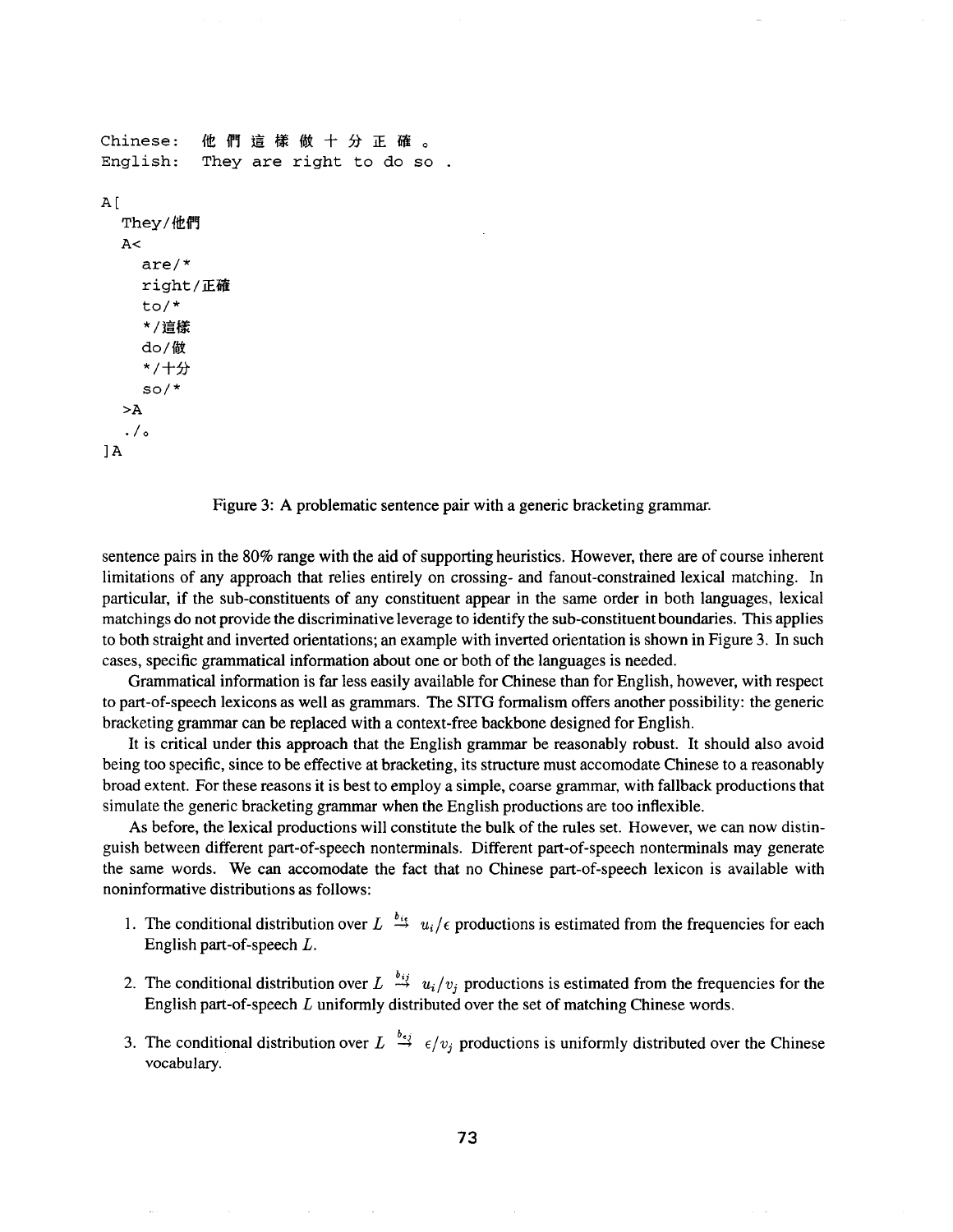| $\longrightarrow$ | $[ S0~S0 ] \mid \langle S0~S0 \rangle$                        | start symbol                                        |
|-------------------|---------------------------------------------------------------|-----------------------------------------------------|
| $\rightarrow$     |                                                               |                                                     |
| $\longrightarrow$ | $[N1 V2]   \langle N1 V2 \rangle$                             |                                                     |
| $\longrightarrow$ | $[N1 V1]   \langle N1 V1 \rangle$                             |                                                     |
| $\longrightarrow$ | $[N1 VB]   \langle N1 VB \rangle$                             |                                                     |
| $\rightarrow$     | $[NP V2]   \langle NP V2 \rangle$                             |                                                     |
| $\rightarrow$     | $[NP V1]   \langle NP V1 \rangle$                             |                                                     |
| $\longrightarrow$ | $[NPVB]   \langle NPVB \rangle$                               |                                                     |
| $\longrightarrow$ | $[V2 PP]   \langle V2 PP \rangle$                             | ditransitive verb phrases                           |
| $\rightarrow$     | $[V1 PP]   \langle V1 PP \rangle$                             |                                                     |
| $\longrightarrow$ | $[VB PP]   \langle VB PP \rangle$                             |                                                     |
| $\longrightarrow$ | $[V1 N1]   \langle V1 N1 \rangle$                             |                                                     |
| $\longrightarrow$ | $[V1 NP]$ $\langle VI NP \rangle$                             |                                                     |
| $\longrightarrow$ | $[VB N1]   \langle VB N1 \rangle$                             | transitive verb phrases                             |
| $\longrightarrow$ | $[VO N1]   \langle VO N1 \rangle$                             |                                                     |
| $\rightarrow$     | $[VB NP]   \langle VB NP \rangle$                             |                                                     |
| $\rightarrow$     | $[VO NP]   \langle VO NP \rangle$                             |                                                     |
| $\rightarrow$     | $[VB \space \text{V0}]   \langle VB \space \text{V0} \rangle$ | verb sequences                                      |
| $\longrightarrow$ | $[IN N1]   \langle IN N1 \rangle$                             | prepositional phrases                               |
| $\rightarrow$     | $[IN NP]   \langle IN NP \rangle$                             |                                                     |
| $\rightarrow$     | $[N1 PP]   \langle N1 PP \rangle$                             | noun phrases                                        |
| $\rightarrow$     | $[NP PP]   \langle NP PP \rangle$                             |                                                     |
| $\rightarrow$     | $[DT\ N0]   \langle DT\ N0 \rangle$                           |                                                     |
| $\longrightarrow$ | $ DT NN $ $\langle DT NN \rangle$                             |                                                     |
| $\rightarrow$     | $[NN N0]   \langle NN N0 \rangle$                             | complex nominals                                    |
|                   |                                                               | $\vert$ SSO $\vert$ $\vert$ $\langle$ SSO $\rangle$ |

Figure 4: Syntactic productions of a stochastic constituent-matching ITG.

Because the grammar is coarse while the lexicon is fine, the approach retains the previous approach's high sensitivity to lexical matching constraints.

It is interesting to constrast this method with the "parse-parse-match" approaches that have been reported recently for producing parallel bracketed corpora (Sadler & Vendelmans 1990; Kaji *et al.* 1992; Matsumoto *et al.* 1993; Cranias *et al.* 1994; Gfishman 1994). "Parse-parse-match" methods first bracket a parallel corpus by parsing each half individually using a monolingual grammar.<sup>1</sup> Heuristic procedures are subsequently used to select a matching between the bracketed constituents across sentence-pairs. These approaches can encounter difficulties with incompatibilities between the monolingual grammars used to parse the texts. The grammars will usually be of unrelated origins, not designed to make interlingual matching easy. Furthermore, how to deal with ambiguities presents another serious problem. Most sentences in the corpus will have multiple possible parses. In a pure "parse-parse-match" approach, however, the monolingual parsers must arbitrarily select one bracketing with which to annotate the corpus. The resulting parse may be incompatible with the parse chosen for the other half of the sentence-pair, causing a matching error even though some alternative parse might in fact been compatible.

The coarse bilingual grammar approach proposed here solves these problems by choosing the parse

 $1$ Of course, this assumes that adequate grammars are available for both languages, contrary to our present assumptions.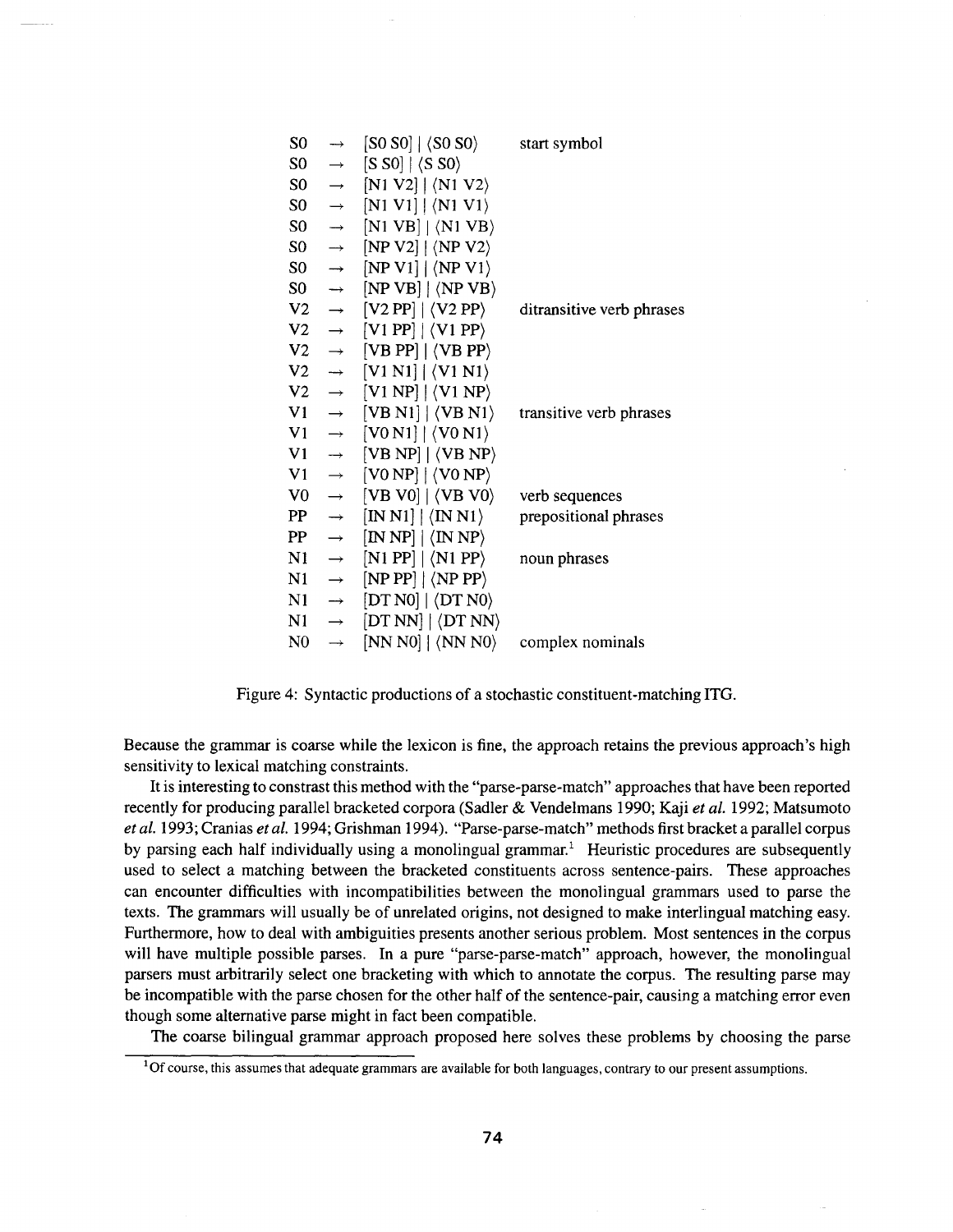| S                       |                   | $u_i/v_i$      | miscellaneous                    |
|-------------------------|-------------------|----------------|----------------------------------|
| S                       |                   | $u_i/\epsilon$ |                                  |
| S                       |                   | $\epsilon/v_i$ |                                  |
| <b>VB</b>               | $\rightarrow$     |                | $u_i/v_i$ verbs, auxiliary verbs |
| VB                      | $\rightarrow$     | $u_i/\epsilon$ |                                  |
| VB                      | $\longrightarrow$ | $\epsilon/v_i$ |                                  |
| <b>NN</b>               | $\rightarrow$     | $u_i/v_j$      | nouns, adjectives                |
| NN                      | $\rightarrow$     | $u_i/\epsilon$ |                                  |
| NN                      | $\rightarrow$     | $\epsilon/v_i$ |                                  |
| <b>NP</b>               | $\longrightarrow$ | $u_i/v_i$      | pronouns                         |
| NP                      | $\rightarrow$     | $u_i/\epsilon$ |                                  |
| NP                      | $\rightarrow$     | $\epsilon/v_i$ |                                  |
| $_{\rm IN}$             | $\rightarrow$     | $u_i/v_j$      | prepositions                     |
| IN                      | $\rightarrow$     | $u_i/\epsilon$ |                                  |
| $\mathbf{I} \mathbf{N}$ | $\rightarrow$     | $\epsilon/v_i$ |                                  |
| DT                      | $\rightarrow$     | $u_i/v_i$      | determiners                      |
| DT                      | $\rightarrow$     | $u_i/\epsilon$ |                                  |
| DT                      | $\rightarrow$     | $\epsilon/v_i$ |                                  |

Figure 5: Lexical productions of a stochastic constituent-matching ITG.

structure for both sentences simultaneously with the interlingual constituent matching criteria. The weighting of the bracketing constraints and matching constraints is probabilistic. Even if a sentence pair's translations truly contain structural mismatches that are beyond syntactic accounts, the soft constraint optimization permits graceful degradation in the bilingual parse. The parser will attempt to match those constituents for which a partial decomposition and matching can be found, parsing the rest largely according to the English grammar backbone.

More sophisticated "parse-parse-match" procedures postpone ambiguity resolution until the matching stage (Kaji *et al.* 1992; Matsumoto *et al.* 1993; Grishman 1994). This tactic bears closer resemblance to our approach, but still requires *ad hoc* heuristics to determine exactly how the matching task influences the monolingual parses that are chosen. On the other hand, the present framework incorporates all these aspects within a single probabilistic optimization.

Another alternative approach discussed in Wu (1995b) is to first use a monolingual grammar to bracket only the English half of the text, followed by a SITG parallel bracketing procedure constrained by the English brackets. However, this hybrid approach is subject to the same incompatibility and ambiguity problems that arise for pure "parse-parse-match" procedures; thus the proposed coarse bilingual grammar approach is superior for the same reasons given above.

For our experiments, we employed the grammar shown in Figures 4 and 5, with only 50 syntactic productions and 13 nonterminal categories, including 6 part-of-speech categories. Each syntactic production occurs in both straight and inverted orientations, to model ignorance of the ordering tendencies of the corresponding Chinese constituents. The part-of-speech categories were designed by conflating categories in the Brown corpus tagset, under the following general principle: categories should be as broad as possible, while still maintaining reasonable discriminativeness for bracketing structure. Thus, notice that adjectives and nouns are conflated, since complex nominal phrases have largely similar parse structures regardless of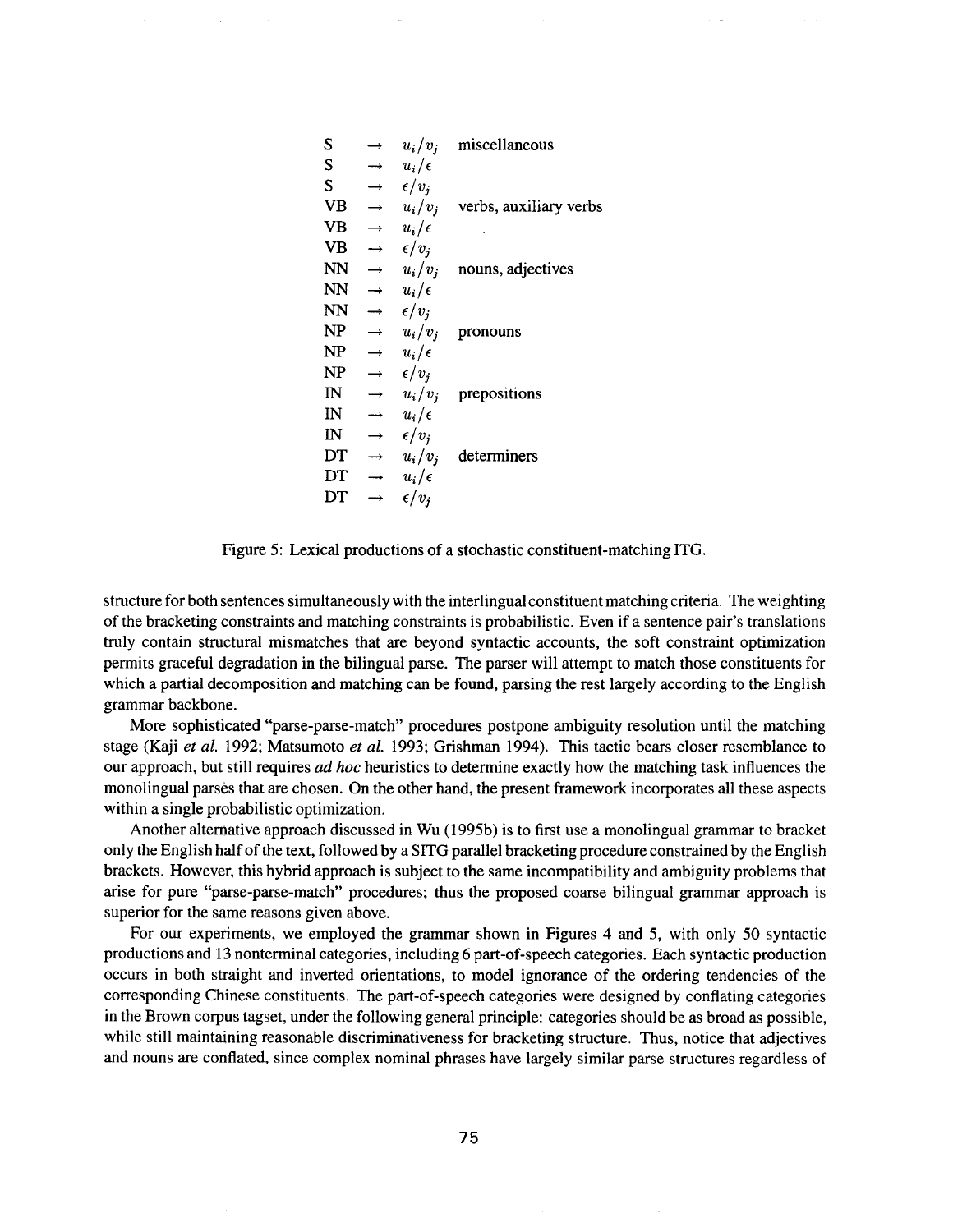the difference between adjective and noun labels. Similarly, all verbs including auxiliaries are grouped to allow simple tail-recursive compounding. The S category (not to be confused with the start symbol SO) is a placeholder for miscellaneous items including punctuation and adverbs, and functions as a fallback category similar to the A nonterminal in the generic bracketing grammars.

Probabilities were placed on the syntactic productions uniformly, but all inverted productions were

他們這樣做十分正確。 管理局将會向財政司負責。 They are right to do so. The Authority will be accountable to the Financial Secretary SO[ so[ so[ so[ They/他們 NP  $N1<$ Vl[ N<sub>1</sub> [ vo[ The/\* DT are/\* VB Authority/局 NN  $V0<$ ] N1 right/正確 VB \*/管理 PP v0[ >Ni to/\* VB  $V1$ [ v0[ will/將會 VB \*/這樣 VB  $N1<$ vO[  $N1$ <sup>[</sup> do/做 VB be/\* DT \*/十分 V0 accountable/負責 NN IV0 ]Ni IV0 PP[ IV0 to/\* IN >v0 N1 [ Iv0 the/\* DT so/\* NP NO [ \*/向 NN ]vl  $1S<sub>0</sub>$ NO [ Financial/財政司 NN  $./\circ$  SO ] $S0$ Secretary/\* NO ]NO ]NO ]Ni ]PP >Ni ]Vl  $1S0$  $./\circ$  SO  $1S<sub>0</sub>$ 

**Figure 6: Sample outputs with a coarse bilingual grammar.** 

76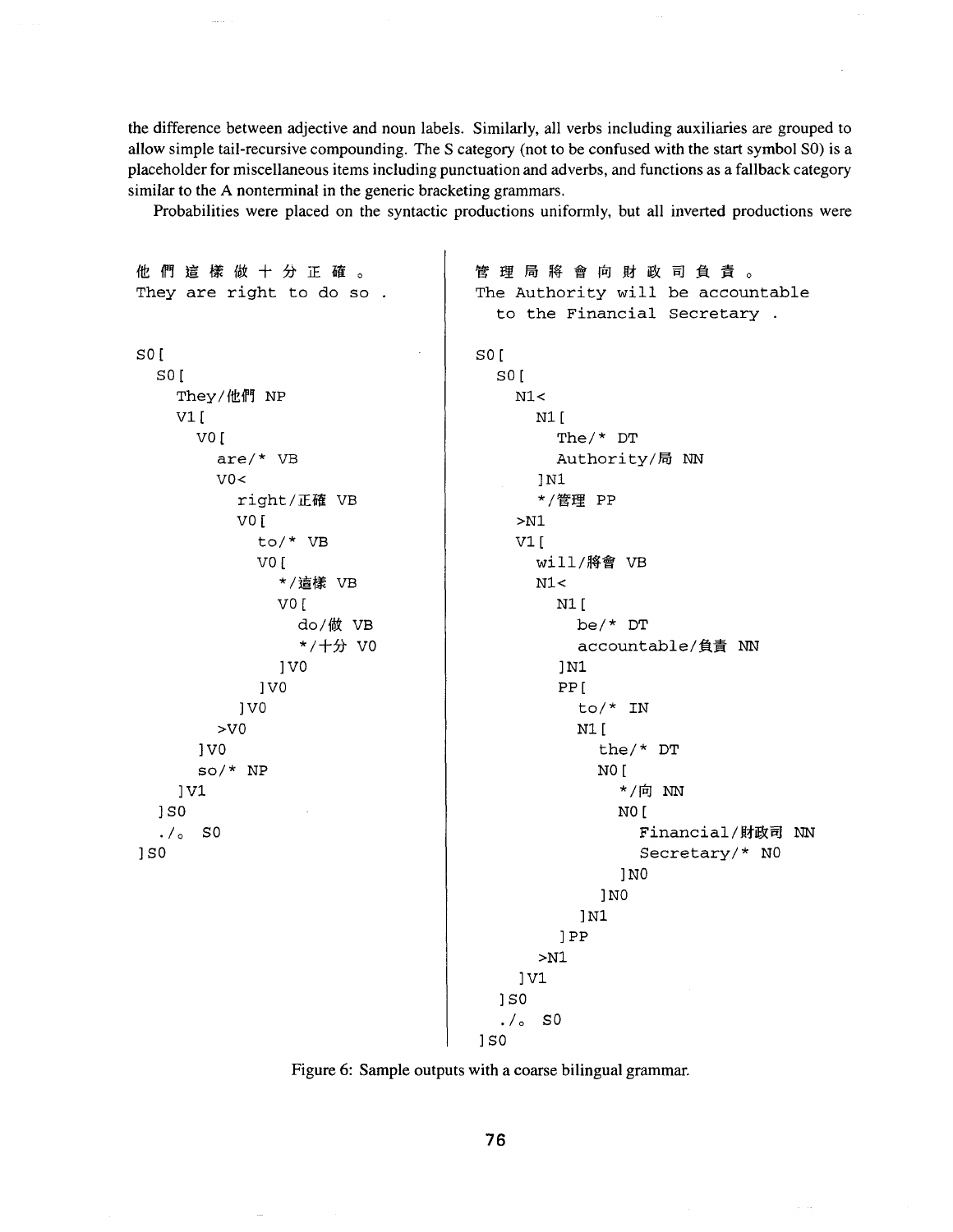assigned a slightly smaller probability in order to break ties in favor of straight matchings. Probabilities were placed on the lexical productions as discussed above, with the following additional provisions. The translation lexicon was automatically learned from the HKUST English-Chinese Parallel Bilingual Corpus via statistical sentence alignment (Wu 1994) and statistical Chinese word and collocation extraction (Fung & Wu 1994; Wu & Fung 1994), followed by an EM word-translation learning procedure (Wu & Xia 1994). The latter stage gives us the lexical translation probabilities. The translation lexicon contained approximately 6,500 English words and 5,500 Chinese words, and was *not* manually corrected for this experiment, having about 86% translation accuracy. The English part-of-speech lexicon with relative frequencies was derived from the English portion of our corpus as tagged by Brill's (1993) tagger.

Our preliminary experiments show improved parsing behavior in general, compared to generic bracketing grammars. Examples of the output are shown in Figure 6. The latter example shows problematic behavior on the example given earlier in Figure 3 of sentence pairs without sufficient ordering discrimination. Although an attempt is made in this case to fit the English constraints, the main difficulty is that the translation "so/這 樣" was missing from the automatically-learned lexicon; also, the simple grammar lacks infinitival clauses.

# **4 An EM Algorithm for Training SITGs**

An unavoidable consequence of using more structured, complex grammars—coarse though they may be—is that the bilingual matching process becomes more sensitive to the syntactic production probabilities than under the earlier generic bracketing grammar approaches. Performance therefore suffers if the probabilities are not appropriate, a serious problem given that the syntactic production probabilities above are manually, and arbitrarily, set to be uniform.

It therefore becomes desirable to find means to tune the syntactic production probabilities automatically, so as to be optimal with respect to some training data set. Note that we do not expect the parallel training corpus to be parsed or otherwise syntactically annotated beforehand. To this end we present an EM (expectation-maximization) algorithm for iteratively improving the syntactic production parameters of a SITG, according to a likelihood criterion. The method is a generalization of the inside-outside algorithm for SCFG estimation (Baker 1979; Lari & Young 1990).

A few notational preliminaries: we will denote the sentence pairs by  $(E, C)$  where the English sentence  $\mathbf{E} = \mathbf{e}_1, \dots, \mathbf{e}_T$  and the corresponding Chinese sentence  $\mathbf{C} = \mathbf{c}_1, \dots, \mathbf{c}_V$  are vectors of observed symbols (that is, lexemes or words). As an abbreviation we write  $e_{s..t}$  for the sequence of words  $e_{s+1}, e_{s+2}, \ldots, e_t$ , and similarly for  $c_{u...v}$ . It will be convenient to use a 4-tuple of the form  $q = (s, t, u, v)$  to identify each node of the parse tree, where the substrings  $e_{s...t}$  and  $c_{u...v}$  both derive from the node q. Denote the nonterminal label on  $q = (s, t, u, v)$  by  $\ell_q$  or  $\ell_{stuv}$ , with the convention that  $\ell_{stuv} = 0$  means that  $e_{s..t}$  and  $e_{u..v}$  are not derived from a single common nonterminal.

*The inside probabilities,* defined as:

(1) 
$$
\beta_{stuv}(i) = P[i \stackrel{*}{\Rightarrow} \mathbf{e}_{s..t}/\mathbf{c}_{u..v} | \ell_{stuv} = i, \Phi]
$$

are computed recursively as follows.

**1. Basis** 

$$
(2) \qquad \beta_{ttvv}(i) = 0 \qquad \qquad 0 \le t \le T, 0 \le v \le V
$$

(3) 
$$
\beta_{stuv}^0(i) = b_i(\mathbf{e}_{s..t}/\mathbf{c}_{u..v}) \qquad \begin{cases} 0 \leq s \leq t \leq T, 0 \leq u \leq v \leq V, \\ (t-s)(v-u) \neq 0 \end{cases}
$$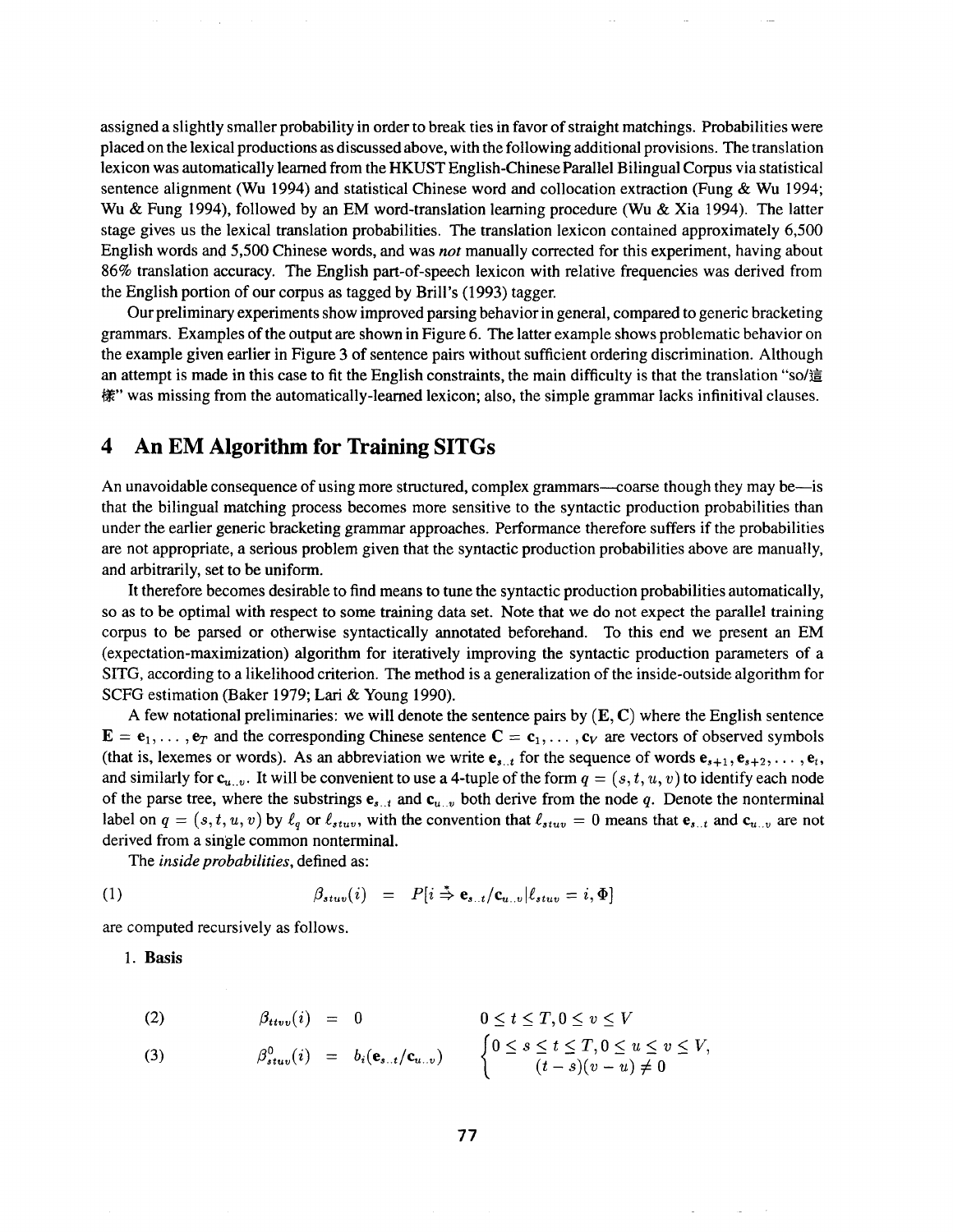### **2. Recursion**

i.

(4) 
$$
\beta_{stuv}(i) = \beta_{stuv}^{[1]}(i) + \beta_{stuv}^{(i)}(i) + \beta_{stuv}^{0}(i)
$$
  
\n(5) 
$$
\beta_{stuv}^{[1]}(i) = \sum_{\substack{1 \leq j \leq N \\ 1 \leq k \leq N \\ s \leq S \leq t \\ u \leq U \leq v \\ 1 \leq k \leq N}} a_{i \to [jk]} \beta_{ssuv}(j) \beta_{stuv}(k)
$$
  
\n(6) 
$$
\beta_{stuv}^{(i)}(i) = \sum_{\substack{1 \leq j \leq N \\ 1 \leq k \leq N \\ 1 \leq k \leq N \\ s \leq S \leq t \\ u \leq U \leq v \\ u \leq U \leq v}} a_{i \to (jk)} \beta_{ssuv}(j) \beta_{stuv}(k)
$$

Subsequent to the inside computation, the *outside probabilities,* defined as:

(7) 
$$
\alpha_{stuv}(i) = P[S \stackrel{*}{\Rightarrow} \mathbf{e}_{0..s} i\mathbf{e}_{t..T}/\mathbf{c}_{0..u} i\mathbf{c}_{v..V}, \ell_{stuv} = i|\Phi]
$$

are also computed recursively:

**1. Basis** 

(8) 
$$
\alpha_{0,T,0,V}(i) = \begin{cases} 1 & \text{if } i = S \\ 0 & \text{otherwise} \end{cases}
$$
  
(9) 
$$
\alpha_{ttvv}(i) = 0 \qquad 0 \le t \le T, 0 \le v \le V
$$

#### **2. Recursion**

(10) 
$$
\alpha_{stuv}(i) = \sum_{\substack{1 \leq j \leq N \\ 1 \leq k \leq N \\ 0 \leq S \leq s \\ 0 \leq U \leq u \\ (s-S)(u-v) \neq 0}} \alpha_{stuv}(j) a_{j \to [ki]} \beta_{SsUu}(k) + \sum_{\substack{1 \leq j \leq N \\ 1 \leq k \leq N \\ 0 \leq U \leq u \\ (s-s)(u-v) \neq 0}} \alpha_{ssuU}(j) a_{j \to [ki]} \beta_{tsvU}(k)
$$
\n(12) 
$$
\alpha_{stuv}^{(j)}(i) = \sum_{\substack{1 \leq j \leq N \\ 1 \leq k \leq N \\ 0 \leq t \leq N \\ 0 \leq t \leq N \\ 0 \leq t \leq N \\ (s-S)(U-v) \neq 0}} \alpha_{stuv}(j) a_{j \to (ki)} \beta_{ssvU}(k) + \sum_{\substack{1 \leq j \leq N \\ 1 \leq k \leq N \\ 1 \leq k \leq N \\ 1 \leq k \leq N \\ 0 \leq U \leq u \\ 0 \leq U \leq u}} \alpha_{sSU}(j) a_{j \to (ik)} \beta_{tSUu}(k)
$$

The estimation procedure for adjusting the model parameter set  $\Phi$  is defined in terms of the inside and outside probabilities. We begin by considering for each nonterminal the probability of its use in a derivation of the observed sentence-pair: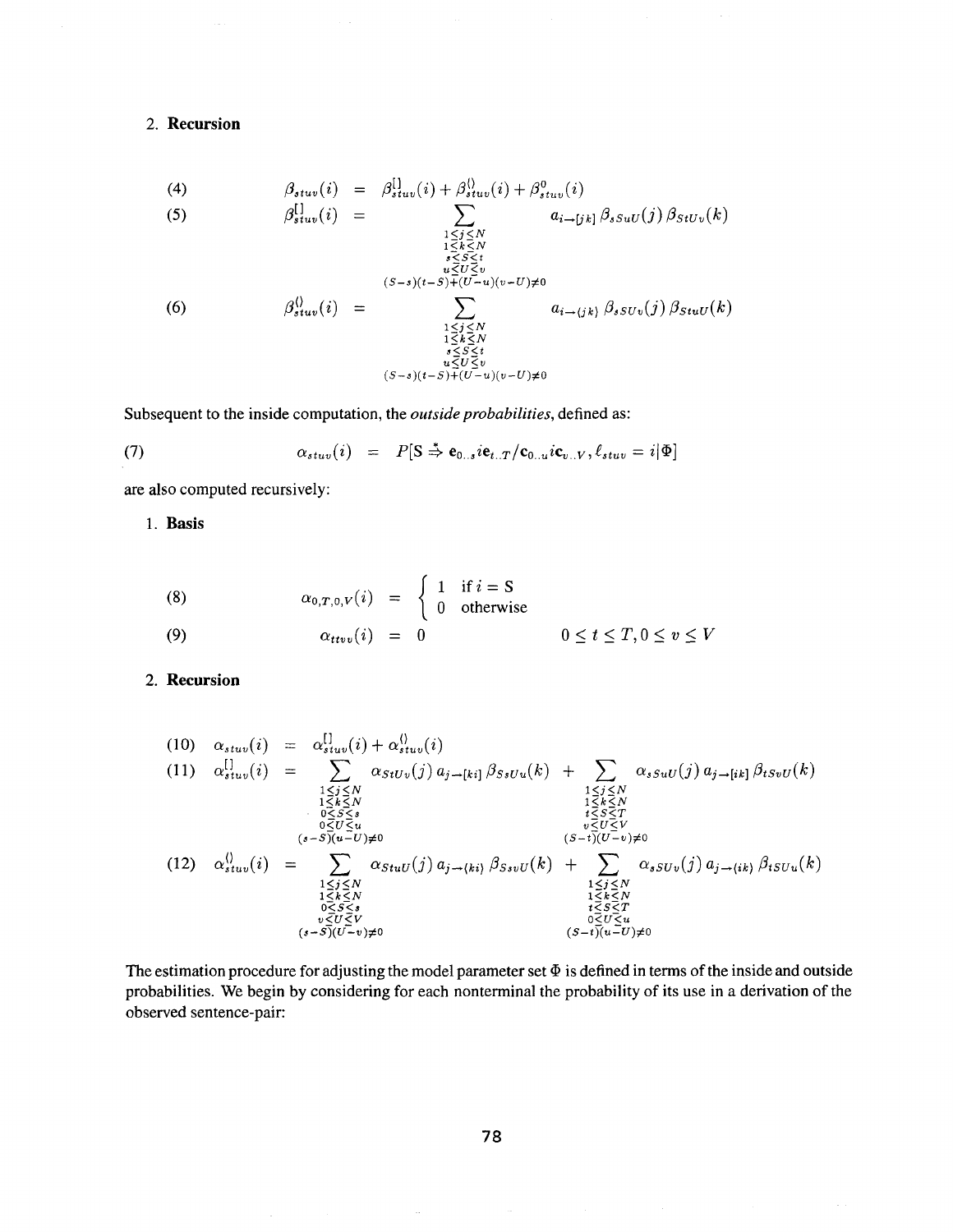(13) 
$$
P[i \text{ used} | S \stackrel{\ast}{\Rightarrow} \mathbf{E}/\mathbf{C}, \Phi] = \frac{\sum_{s=0}^{T} \sum_{t=s}^{V} \sum_{u=0}^{V} P[S \stackrel{\ast}{\Rightarrow} \mathbf{E}/\mathbf{C} | \ell_{stuv} = i, \Phi]}{P[S \stackrel{\ast}{\Rightarrow} \mathbf{E}/\mathbf{C} | \Phi]}
$$

$$
= \frac{\sum_{s=0}^{T} \sum_{t=s}^{T} \sum_{u=0}^{V} \sum_{v=u}^{V} \alpha_{stuv}(i) \beta_{stuv}(i)}{P[S \stackrel{\ast}{\Rightarrow} \mathbf{E}/\mathbf{C} | \Phi]}
$$

The probability of using each straight production rule in a derivation of the observed sentence-pair is:

(15) 
$$
P[i \rightarrow [jk] \text{ used} \mid S \stackrel{\ast}{\Rightarrow} \mathbf{E}/\mathbf{C}, \Phi] = \sum_{s=0}^{T} \sum_{t=s}^{T} \sum_{u=0}^{V} \sum_{v=u}^{V} P[i \Rightarrow [jk] \stackrel{\ast}{\Rightarrow} \mathbf{e}_{s..t}/\mathbf{c}_{u..v} \mid S \stackrel{\ast}{\Rightarrow} \mathbf{E}/\mathbf{C}, \Phi]
$$

$$
= \frac{\sum_{s=0}^{T} \sum_{t=s}^{T} \sum_{u=0}^{V} \sum_{v=u}^{V} \sum_{S=s}^{t} \sum_{U=u}^{v} a_{i \rightarrow [jk]} \alpha_{stuv}(i) \beta_{ssuU}(j) \beta_{StUv}(k)}{P[S \stackrel{\ast}{\Rightarrow} \mathbf{E}/\mathbf{C} | \Phi]}
$$

Similarly for each inverted production rule:

(17) 
$$
P[i \rightarrow \langle jk \rangle \text{ used} | S \stackrel{\ast}{\Rightarrow} \mathbf{E}/\mathbf{C}, \Phi] = \sum_{s=0}^{T} \sum_{t=s}^{T} \sum_{u=0}^{V} \sum_{v=u}^{V} P[i \Rightarrow \langle jk \rangle \stackrel{\ast}{\Rightarrow} \mathbf{e}_{s..t} / \mathbf{c}_{u..v} | S \stackrel{\ast}{\Rightarrow} \mathbf{E}/\mathbf{C}, \Phi]
$$
  

$$
= \frac{\sum_{s=0}^{T} \sum_{t=s}^{T} \sum_{u=0}^{V} \sum_{v=u}^{V} \sum_{S=s}^{t} \sum_{U=u}^{v} a_{i \rightarrow \langle jk \rangle} \alpha_{stuv}(i) \beta_{sSUv}(j) \beta_{StuU}(k)}{P[S \stackrel{\ast}{\Rightarrow} \mathbf{E}/\mathbf{C} | \Phi]}
$$

By definition, the syntactic production probabilities are:

 $\sim$ 

 $\bar{z}$ 

 $\Delta \phi = 0.01$ 

(19) 
$$
a_{i \to [jk]} = P[i \to [jk] \text{ used } | i \text{ used}, S \stackrel{*}{\Rightarrow} E/C, \Phi]
$$

(20) 
$$
a_{i \to \langle jk \rangle} = P[i \to \langle jk \rangle \text{ used} | i \text{ used}, S \stackrel{*}{\Rightarrow} E/C, \Phi]
$$

Substitution yields a re-estimation procedure for  $\hat{A}$ :

(21) 
$$
\hat{a}_{i \to [jk]} = \frac{\sum_{s=0}^{T} \sum_{t=s}^{T} \sum_{u=0}^{V} \sum_{v=u}^{t} \sum_{S=s}^{t} \sum_{U=u}^{v} a_{i \to [jk]} \alpha_{stuv}(i) \beta_{ssuU}(j) \beta_{StUv}(k)}{\sum_{s=0}^{T} \sum_{t=s}^{T} \sum_{u=0}^{V} \sum_{v=u}^{V} \alpha_{stuv}(i) \beta_{stuv}(i)}
$$
\n(22) 
$$
\hat{a}_{i \to (jk)} = \frac{\sum_{s=0}^{T} \sum_{t=s}^{T} \sum_{u=0}^{V} \sum_{v=u}^{t} a_{i \to (jk)} \alpha_{stuv}(i) \beta_{sSUv}(j) \beta_{StuU}(k)}{\sum_{s=0}^{T} \sum_{t=s}^{T} \sum_{u=0}^{V} \sum_{v=u}^{V} \alpha_{stuv}(i) \beta_{stuv}(i)}
$$

The behavior of a typical training run is shown in Figure 7. The relative movement of the log likelihood is what is important here. The absolute magnitudes are not meaningful since they are largely determined by the fixed lexical translation probabilities. What is significant is that due to the relatively small number of parameters being trained, convergence is achieved within two or three iterations. (The rise in perplexity afterwards is caused by numerical error on overtrained parameters; we terminate training as soon as this occurs.)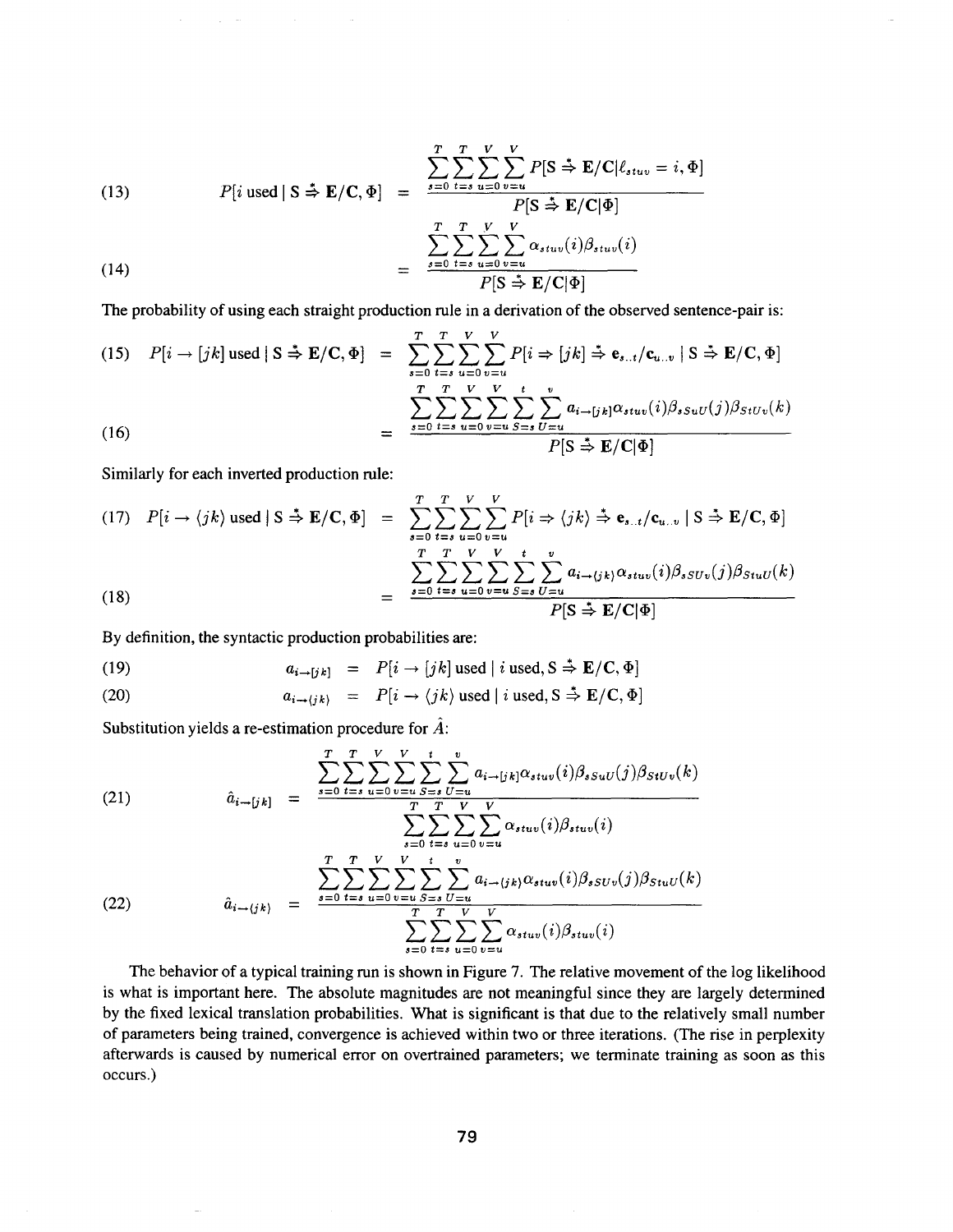

**Figure 7: Perplexity on successive training iterations.** 

# **5 Conclusion**

We have described two new approaches to automatic bracketing of parallel corpora, which are particularly applicable to languages where grammar resources are scarce. The methods---coarse bilingual grammars expropriated from monolingual grammars, with EM parameter estimation—are grounded upon a firm theoretical model, and preliminary experiments show promising behavior. The training method does not require syntactically annotated parallel corpora, which are difficult to obtain. We are presently conducting more quantitative evaluations of the bracketing performance improvement.

# **6 Acknowledgements**

I would like to thank Xuanyin Xia and Eva Wai-man Fong for data conversion assistance.

# **References**

- BAKER, JAMES K. 1979. Trainable grammars for speech recognition. In *Speech Communication Papers for the 97th Meeting of the Acoustic Society of America,* ed. by D. H. Klatt & J. J. Wolf, 547-550.
- BLACK, EZRA, ROGER GARSIDE, & GEOFFREY LEECH (eds.). 1993. *Statistically-driven computer grammars of English: The IBM~Lancaster approach.* Amsterdam: Editions Rodopi.
- BRILL, ERIC, 1993. *A corpus-based approach to language learning.* University of Pennsylvania dissertation.
- BROWN, PETER F., JOHN COCKE, STEPHEN A. DELLAPIETRA, VINCENT J. DELLAPIETRA, FREDERICK JELINEK, JOHN D. LAFFERTY, ROBERT L. MERCER, & PAUL S. ROOSSIN. 1990. A statistical approach to machine translation. *Computational Linguistics,* 16(2):29-85.
- BROWN, PETER F., STEPHEN A. DELLAPIETRA, VINCENT J. DELLAPIETRA, & ROBERT L. MERCER. 1993. The mathematics of statistical machine translation: Parameter estimation. *Computational Linguistics,* 19(2):263- 311.
- CHURCH, KENNETH W. 1993. Char-align: A program for aligning parallel texts at the character level. In *Proceedings of the 31st Annual Conference of the Association for Computational Linguistics,* 1-8, Columbus, OH.